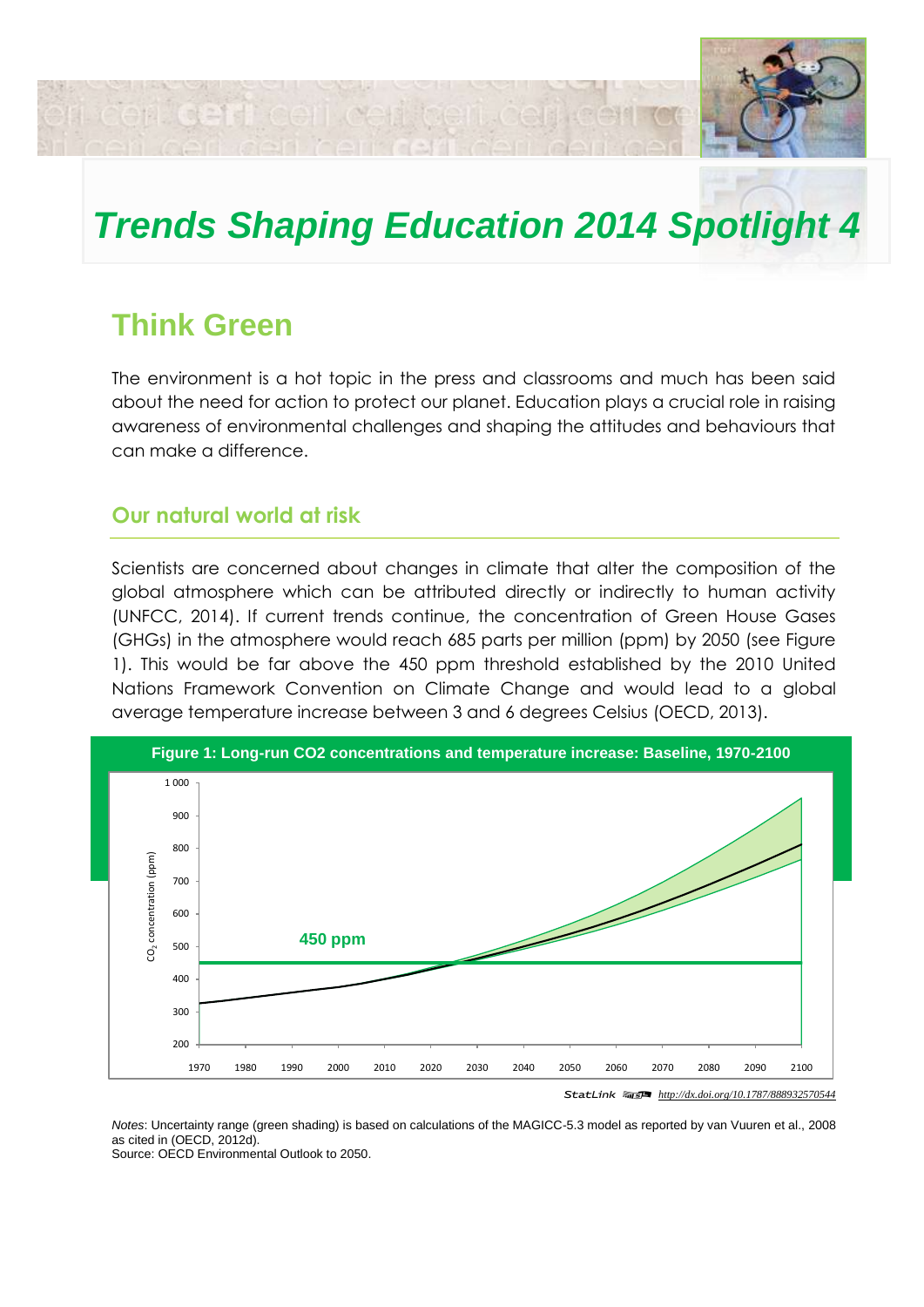Such a large temperature increase would lead to water shortages for billions of people, reduce agricultural yields, increase malnutrition related deaths by millions and lead to

Doing nothing to combat climate change and continuing with "business as usual" is not an option.

the extinction of a large part of animal species (Stern, 2007). These devastating effects on the natural environment, and the insecurity they create, could lead to conflict and political instability, particularly in the developing world.

Given these catastrophic predictions, why have efforts to tackle climate change not been more effective? Firstly, even though OECD countries have a lot of the human and physical capital needed to mitigate climate change, they are the least affected by it. Many of the extreme effects of climate change (for example, rising sea levels, weather related disasters and water shortages) will occur in non-OECD countries, both because of geographical location and less sound infrastructure in lower income areas (Stern, 2007). Secondly, climate change will most strongly affect future, rather than present generations. Lastly, climate change is a supranational problem and cannot be solved by states individually. To reduce global GHG emissions, countries need to act collectively in such a way that everyone consumes resources more sustainably. Regrettably, this gives each country an incentive to "wait and see" rather than acting swiftly to reduce their own emissions.

All of these factors make climate change, and indeed other environmental issues such as decreasing biodiversity, air and water pollution and increases in natural disasters difficult to tackle. Citizens in OECD countries are faced with the tough choice between the immediate benefits of economic growth and the possibility of future disaster. They must find a way to work together in order to address environmental issues. Education can play a key role in this process.

# **Thinking green in schools**

In order to mitigate and adapt to climate change, environmental awareness needs to be built in schools from the start. Numerous OECD countries have already incorporated environmental topics into their curricula and look at issues like recycling, daily consumption habits and sustainable behaviours (UNESCO/UNEP, 2011).

PISA 2006 was the last PISA round to look specifically at science issues. On average across all participating countries, only 19% of students performed at the highest level of proficiency (see Figure 2). Exceptions included Canada, Finland and Japan where more than 30% of students did (OECD, 2009). Students at

#### **The Nature School Movement in the USA**

The Durmlin Farm Community Preschool in Lincoln (Massachusetts) takes a very hands-on approach to teaching young children about the environment. Lessons take place outside, in a working farm and a wildlife sanctuary. The three to five year old children are given the opportunity to learn about the natural world directly by participating in farm chores, taking part in planting activities and simply exploring the woods and fields that surround them. This kind of naturebased education promotes a sense of environmental awareness in very young children and helps them understand the interdependent relationships between the human and the natural world.

#### **More information:**

http://www.bostonglobe.com/magazine/2013/10/05/natu re-preschools-and-kindergartens-getting-kids-movingand-learning/Vmy0nPeCoeVhxV4xzncPAO/story.html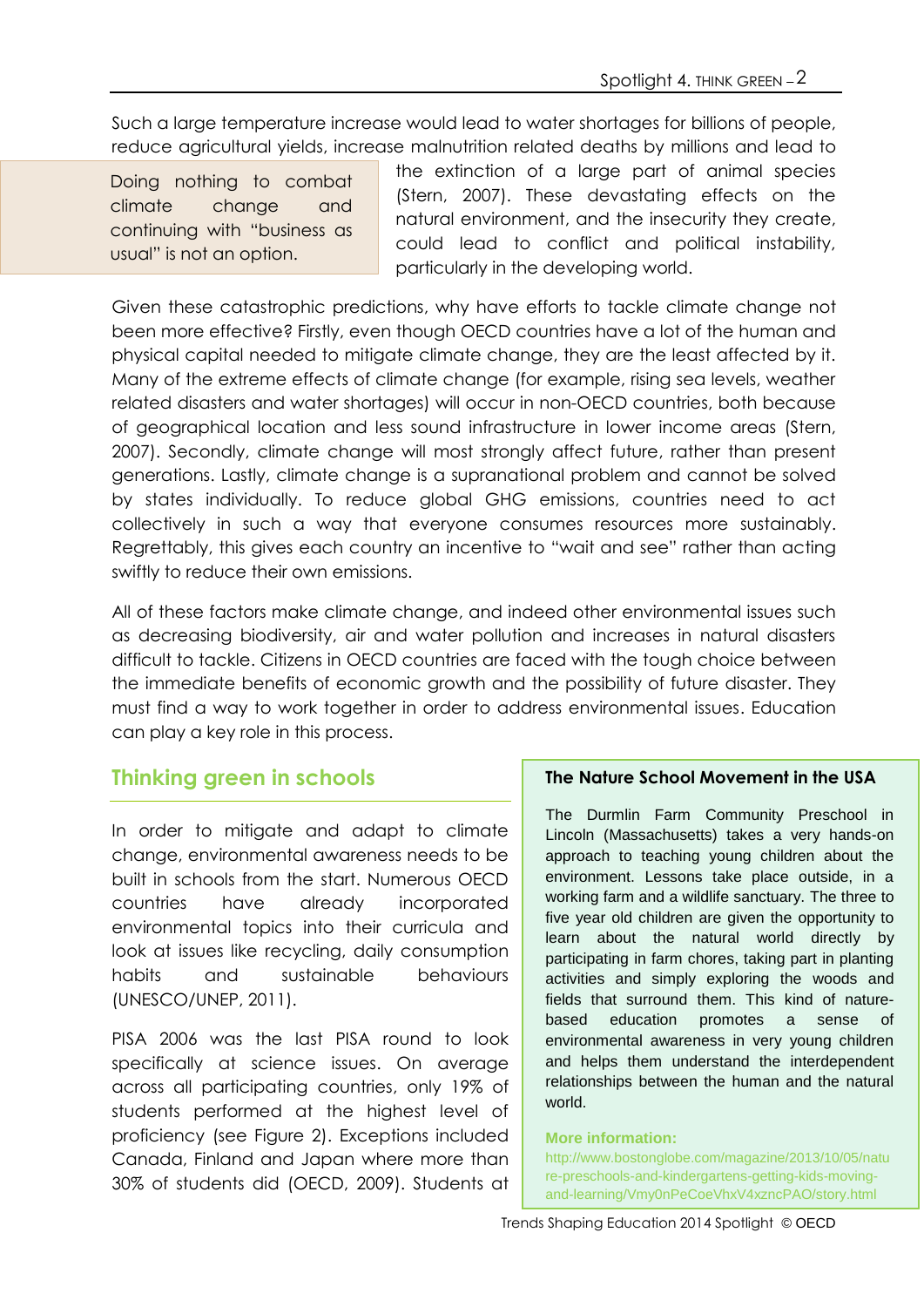this proficiency level were aware of environmental issues and understood their complexity, which suggests that they have an adequate understanding of the challenge that climate change presents.



<sup>1 2</sup> *<http://dx.doi.org/10.1787/562200685357>*

*Note*: Level A is marked as "most proficient", Level B-D are collapsed in the "medium proficiency" category and below Level D is "least proficient". Source: OECD PISA 2006 Database, Table A2.1, modified to include only OECD countries.

In contrast, 16% of students perform at the lowest proficiency level on average and in countries like Italy, Mexico and Turkey more than 20% of students rank at this level. These students were unable to answer questions about basic environmental phenomena. Students with low levels of proficiency were much more likely to be overly optimistic about environmental issues and also much less aware of the dramatic consequences of inaction.

The performance of students in environmental science is closely related to performance in traditional science courses (such as physics, biology and chemistry) (OECD, 2008). This finding suggests that students are able to use their general knowledge about science and apply it to environmental issues. Better science education in general can thus be combined with specialised courses in order to increase student proficiency in environmental science. The next cycle of PISA (in 2015) will again focus on science issues and will be an opportunity to verify which countries have taken the lead on the topic and which are falling behind.

# **Education and green skills**

A major component of transitioning to a low carbon economy in which resources are used sustainably is the development of what can be called 'green skills'. Green skills are the abilities, values and attitudes people need to build and support a sustainable and resource-efficient society (Cedefop, 2012).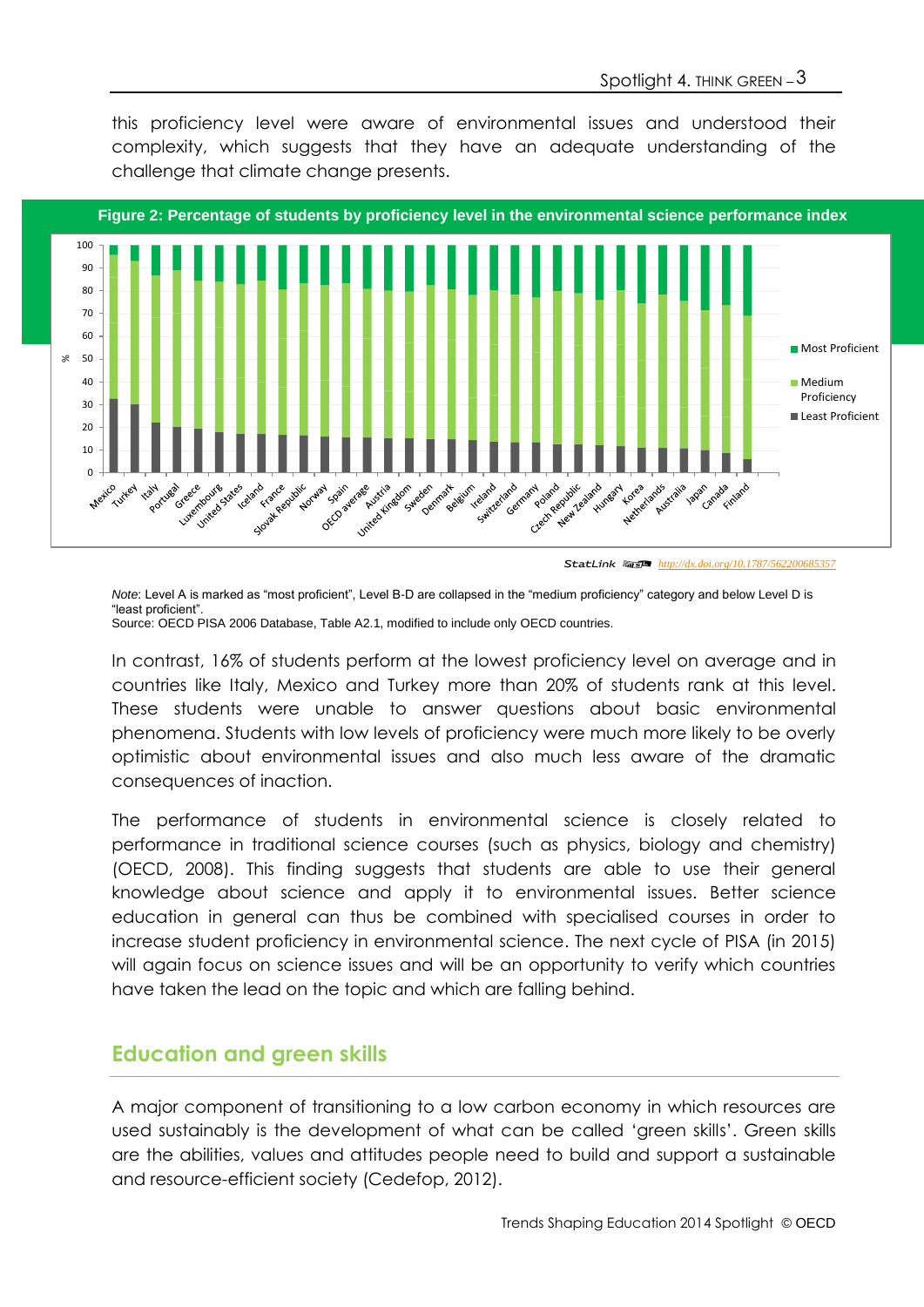In a resource efficient economy, skill demands will include new types of expertise for emerging labour needs. For example, the ILO (2013) estimates that in 2030 about 20 million jobs will be created in the renewable energy sector. As shown in Figure 2, half of these jobs would be in the biomass sector and about 6 million would be in the solar energy sector. Our education systems (at both secondary and tertiary levels) need to prepare graduates with the skills required by these and other emerging markets.



#### **Figure 3: High Demand for Green Skills – Forecasted Employment in Renewable Energy in 2030**

Source: For 2006 and 2030 data – ILO (2008), Green Jobs: Facts and Figures. For 2011 – ILO (2013), Skills and Occupational Needs in Renewable Energy.

However, responding to the demand for green skills does not necessarily mean reinventing careers. It also means creating and training a workforce to be flexible and adaptable to changing standards and requirements. In the construction industry for example, the focus is on equipping workers with the skills needed to comply with changing standards in building codes as more builders (and cities) go green. Vocational education and training systems will play a key role in meeting these needs, and must make sure to provide relevant and timely opportunities for students (Cedefop & ILO, 2010).

Already today, countries struggle to provide workers with the right skill set. For example, German and Spanish authorities have already signalled a lack in skilled photovoltaic workers to install and maintain solar electrical systems (OECD, 2012a/b). Such skill shortages are a major impediment to the growth in these green industries. They also make the move to a green economy slower and more expensive than it could be.

Green skills are not just technical but also include other abilities like sustainable management and consumption practices.

For education systems this means that students need to be provided with the relevant technical skills, flexible general skills, a strong foundation in science and mathematics, and with the environmental awareness that

motivates them to work in green jobs. Policy measures such as work-based learning and the provision of better career guidance can be powerful tools to strengthen the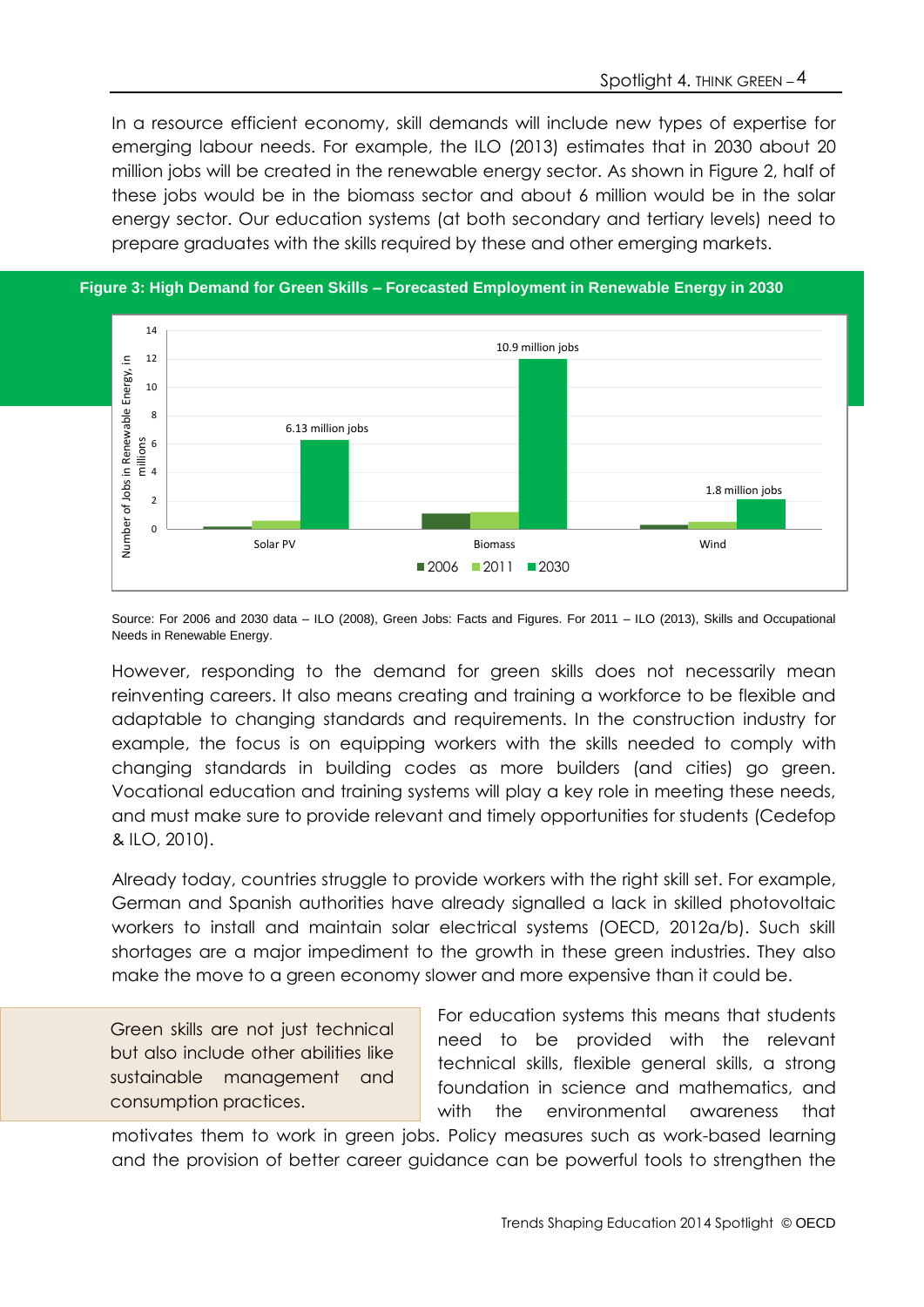link between skills development and the economic agenda of countries, including the move towards a greener economy.

Importantly, the transition to a low carbon economy will change skill demands very unevenly, as was the case with the ICT revolution (OECD/Cedefop 2014). Even though everyone needs to be able to adapt to greener technologies and consume responsibly, skill demands for some occupations will change very little. For example, even though a bus driver might drive an ecologically friendly bus, this will not really affect the skills s/he needs on a daily basis.

Moving to a green economy will not only create new occupations but will also make others redundant. Many people who now work in industries like mining and agriculture will need to be re-trained (OECD, 2012c).

The development of green skills is not only reactive but is also a driver of change (Bowen et al. 2009). Education is thus also about changing behaviours and reinforcing the skills that are needed to live in and create resource-efficient communities.

# **A challenge for higher education**

#### **Green graduates**

Universities are in a unique position to contribute to the mitigation of climate change (OECD, 2011a). They can generate human capital on environmental issues in their region, act as a source of expertise, inspire through good practice on campus and add to existing knowledge through research (Mora et al., 2006).

Figure 4 shows the number of OECD graduates in environmental protection (e.g., conservation, pollution control) and physical sciences (e.g., climatic research, meteorology, atmospheric research).



**Figure 4: Number of OECD Graduates in Environmental Protection and Physical sciences, by Gender**

*Note*: Excluding Greece, Iceland, Japan and Luxembourg. Physical sciences includes some degrees that may not be directly related to the environment, other degrees (for example, environmental engineering) are not included due to the broad scope of the categories. More specific data are not available.

*Source*: OECD (2011), OECD. Stat, (database). Available at: http://stats.oecd.org/Index.aspx?DatasetCode=RGRADSTY#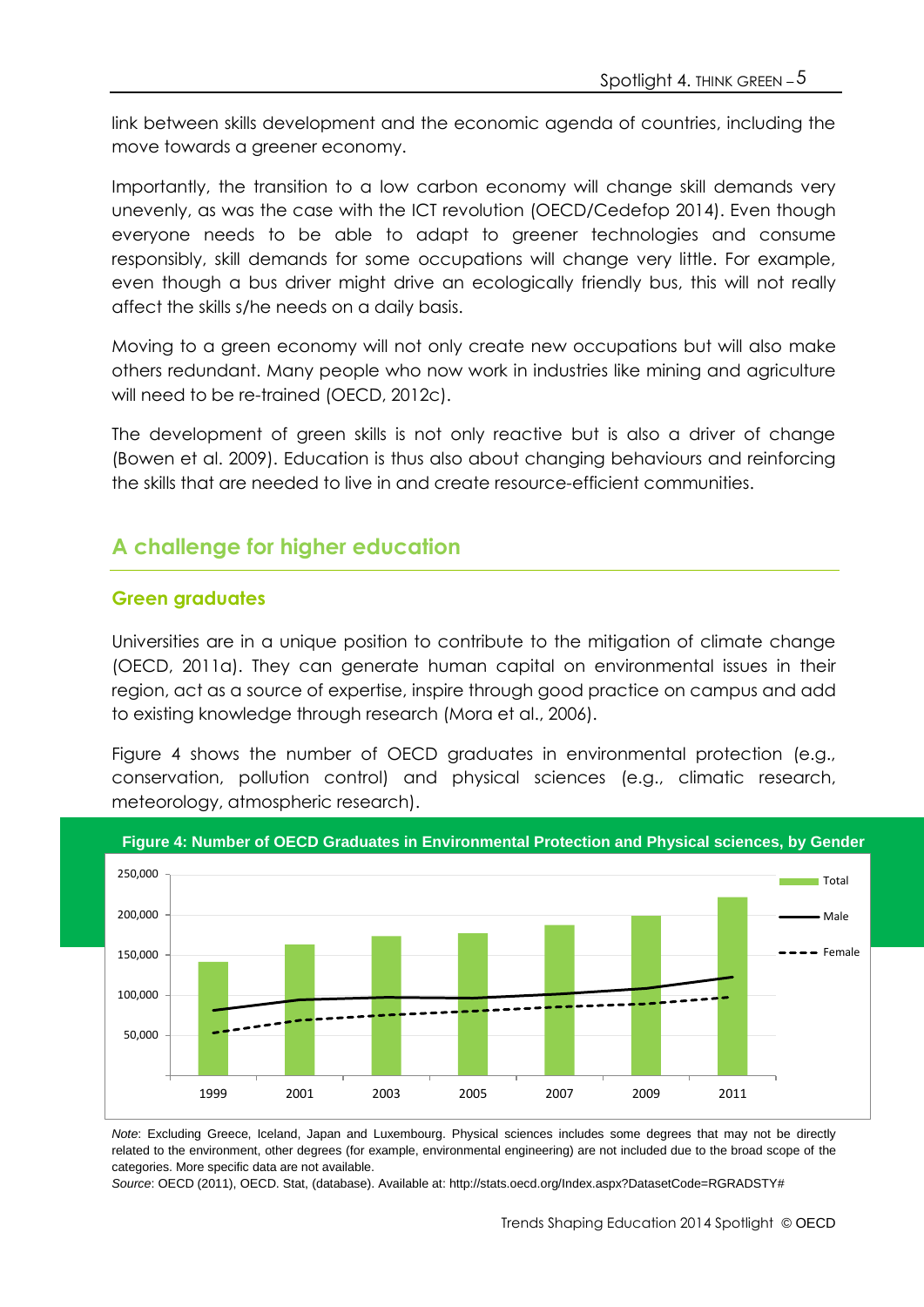In 2011, 60% of all graduates in environmental protection and physical sciences graduated from universities in France, Germany, Korea, the UK and the USA.

In 2011, 220,000 students received university degrees in these subjects across the OECD. This constitutes a 62% increase in "green graduates" since 1998, which is comparable to growth rates in fields like mathematics and statistics. Notably, the majority of graduates

in these two fields are male. In 2011 around 122 thousand men and 98 thousand women completed higher education in environmental protection and physical sciences. Even though this is a sizable difference, it is much smaller than in areas like engineering, mathematics or computer science, where only around 20% of graduates are female (OECD, 2011b). This gender gap has narrowed in the past ten years as more women complete tertiary education in subjects that are directly relevant for green innovation.

As with green skills, universities need to maintain strong links to employers and research institutes in market areas related to these areas of study (OECD/Cedefop, 2014). This will help ensure that students have a robust background in the most relevant technologies and can adapt to changing market conditions in a timely manner.

#### **Green innovation**

Innovation can generate processes that help us use natural resources more sustainably, develop products that solve difficult technological challenges, and even create new organisational models to improve environmental efficiency. It is therefore pivotal in transitioning to a green economy.

The number of patents awarded for environmental technologies gives an indication of activity levels in green innovation. Environmental patenting showed a clear upward

#### **Denmark's Cleantech Cluster**

The Copenhagen Cleantech Cluster (CCC) takes an innovative approach to solving global environmental challenges through local innovation. Green innovation requires a complex combination of technologies and competencies. This is why the CCC relies on a new collaborative approach that brings together universities, business and public-sector actors. The high level of collaboration in the CCC ensures that green innovation is implemented and that actors can learn from one another and exchange ideas and skills.

**More information:** http://www.cphcleantech.com/ trend for all OECD countries between 1999 and 2008 (OECD, 2012d), as the market for green innovation grew and became more dynamic. In 2011, most patents in this category focused on energy generation from renewable sources, emission abatement and fuel efficiency in transport.

As shown in Figure 5, Japan and the USA are market leaders in green innovation, when measured in the number of patents. Germany and Korea also play an important role. Once the total number of patents is adjusted for GDP per capita, smaller OECD economies like Denmark, the Netherlands and Switzerland also show high levels of patenting per unit of GDP. These economies might be able to gain leadership in specific green technology niches (OECD, 2012d).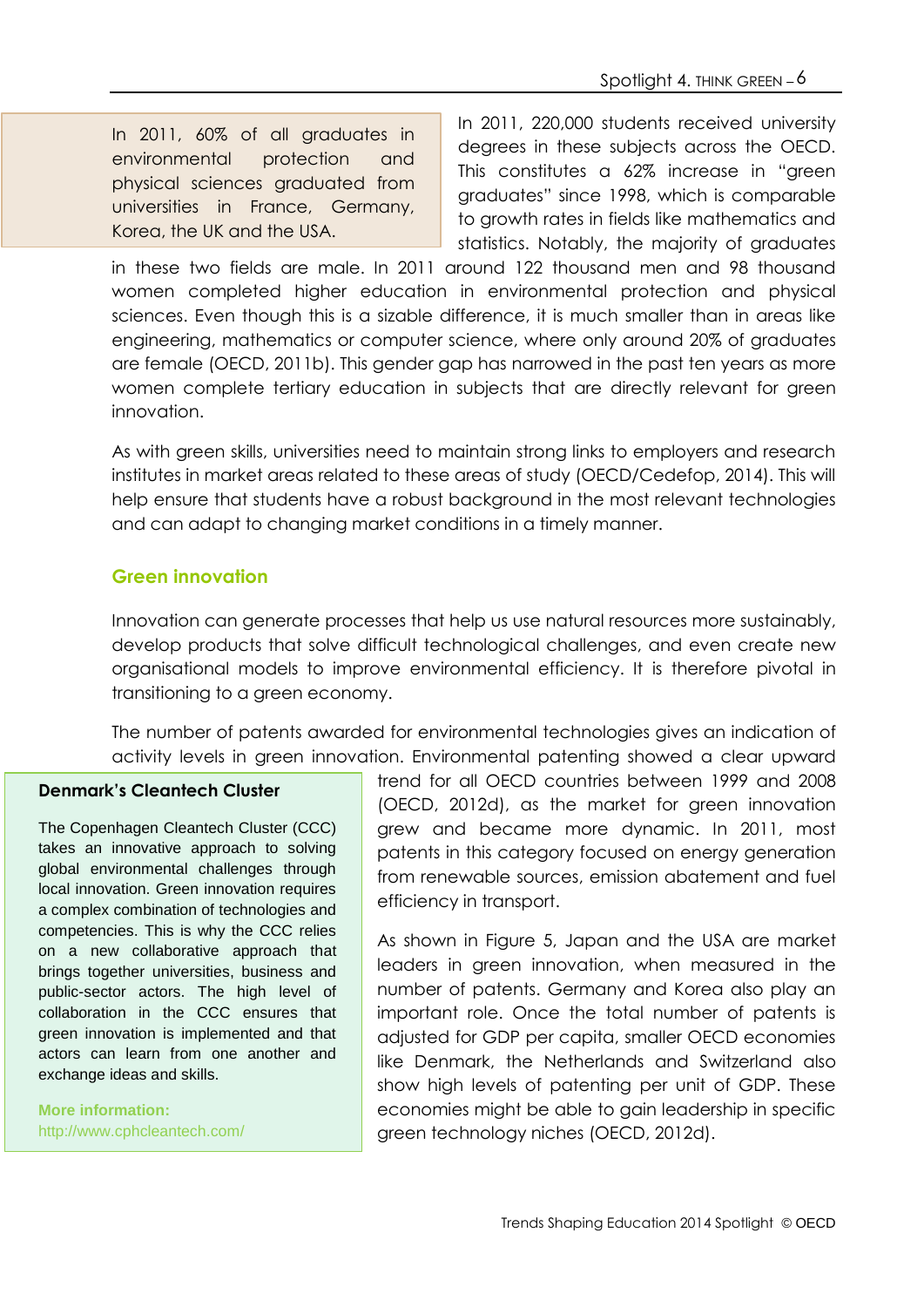

Source: OECD (2011), OECD. Stat, (database). Available at[: http://stats.oecd.org/index.aspx?queryid=29068.](http://stats.oecd.org/index.aspx?queryid=29068)

Countries outside of the OECD are also investing in green innovation. China has increased the number of registered patents in environmental technologies by more than 2500% between 1999 and 2011. By 2011, China registered more green patents than Germany, and this number is expected to continue to grow.

This is not random: China has joined Australia, Brazil, Canada, Japan, Korea, Israel, the United Kingdom and the USA in prioritising green innovation. In 2012 the [State](http://english.sipo.gov.cn/)  [Intellectual Property Office](http://english.sipo.gov.cn/) (SIPO) of China launched a prioritized examination programme for patent applications directed at several categories of green technologies. These include energy saving and environmental protection inventions, new energy technologies, new energy vehicles, as well as low-carbon and resourcesaving technologies helpful for green development.

## **The challenge of teaching sustainability at work and in schools**

#### **Lifelong learning**

Most of today's adults grew up and went to school in a world where climate change was not as pressing an issue as it is today. Hence, it is very important to build on the foundational skills of adults and include them in public awareness, information and career guidance programs. In order for this to be feasible, policymakers need to ensure that education and training is continuous through life and flexible enough to be accessible to adults.

The management literature makes some concrete recommendations for how to improve environmental



Trends Shaping Education 2014 Spotlight © OECD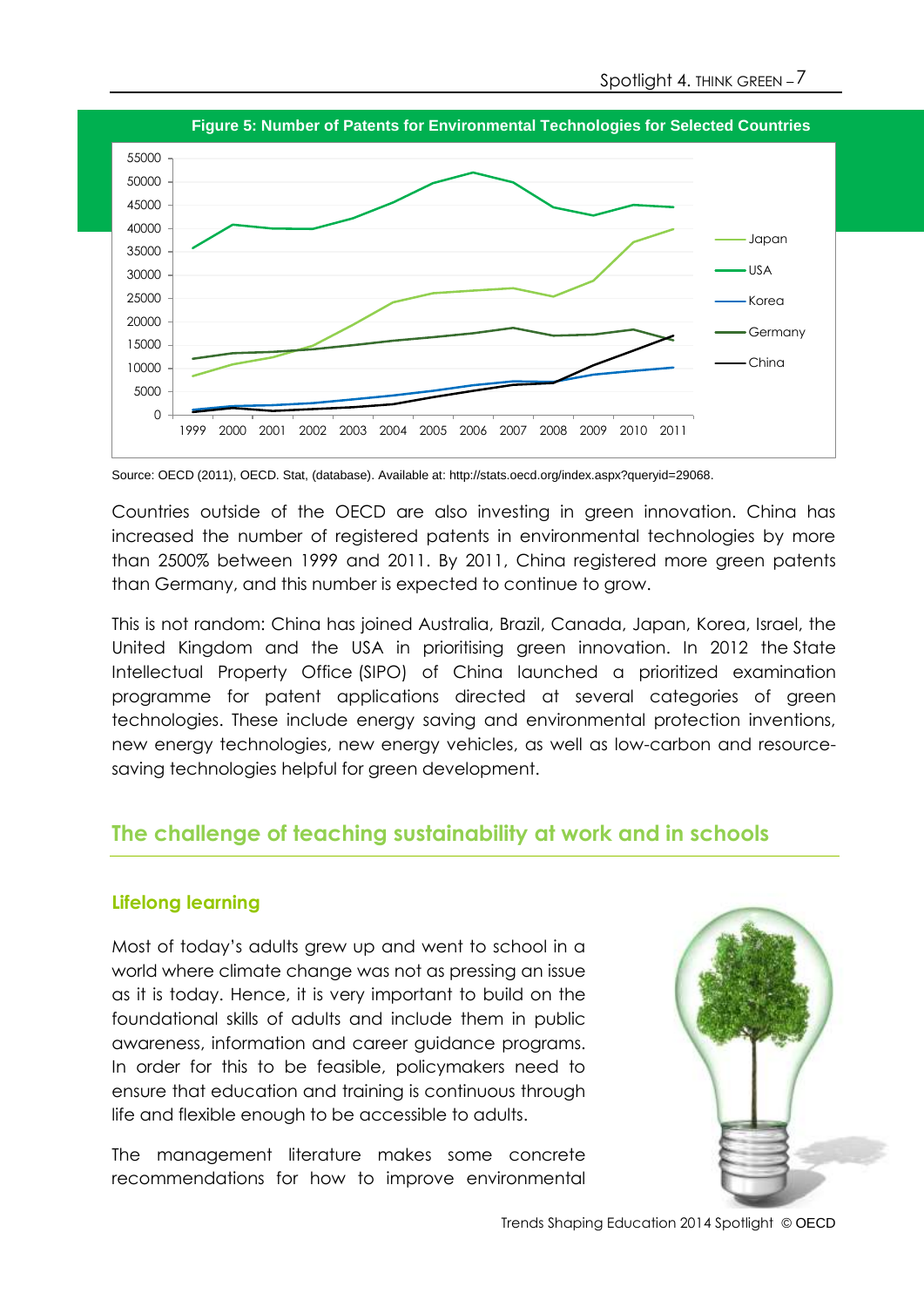education programmes (Hopkinson and Dixon, 1998). They suggest that training should address groups that are as homogenous as possible, that providers should establish clear objectives for what participants should learn and most importantly, that training for green skills should be integrated into wider training and skill development policy rather than being seen as additional and separate from other skills (OECD, 2005).

However, training the OECD's adult population on environmental issues is not a simple task and faces two main obstacles. Firstly, two-thirds of the OECD's labour force work in Small and Medium Sized Enterprises (SMEs) which frequently do not have the resources for training and may have limited awareness of environmental issues (OECD/Cedefop, 2014). Hence, governments will need to invest time and resources in training staff at SMEs. Secondly, there is already a shortage in training providers with sufficient environmental awareness and expertise in low-carbon technologies (Szovics et al., 2009).

This shortage will drive up the cost of training and will slow down the transition to a low carbon economy if it cannot be filled within a reasonable timeframe.

#### **Rethinking the way we learn**

Even though it is important that students are aware of the scientific processes that cause climate change, raising awareness will not be enough. Climate change is a global challenge that will strongly affect present as well as future generations and requires students to understand the science as well as be willing to trade off immediate for long term gains. This means that education systems need to create critical thinkers that are able to connect



their daily decisions to long-term consequences not just for themselves but for society as a whole.

Stevenson (2007) notes two fundamental ways in which many of today's school systems would need to adapt in order to provide students with these skills. Firstly, he notes that the majority of school systems portray individual academic achievement as the main goal and convey norms of individualism, independence and competition. However, environmental challenges affect all human and non-human species and might never strongly affect some students individually.

Secondly, students would need to engage with complex, real world problems from very early on. However, students often spend time on highly structured tasks which do not leave much time for more creative activities where students can develop their critical thinking skills. Hence, to tackle climate change we need to change not only what we learn, but how we learn.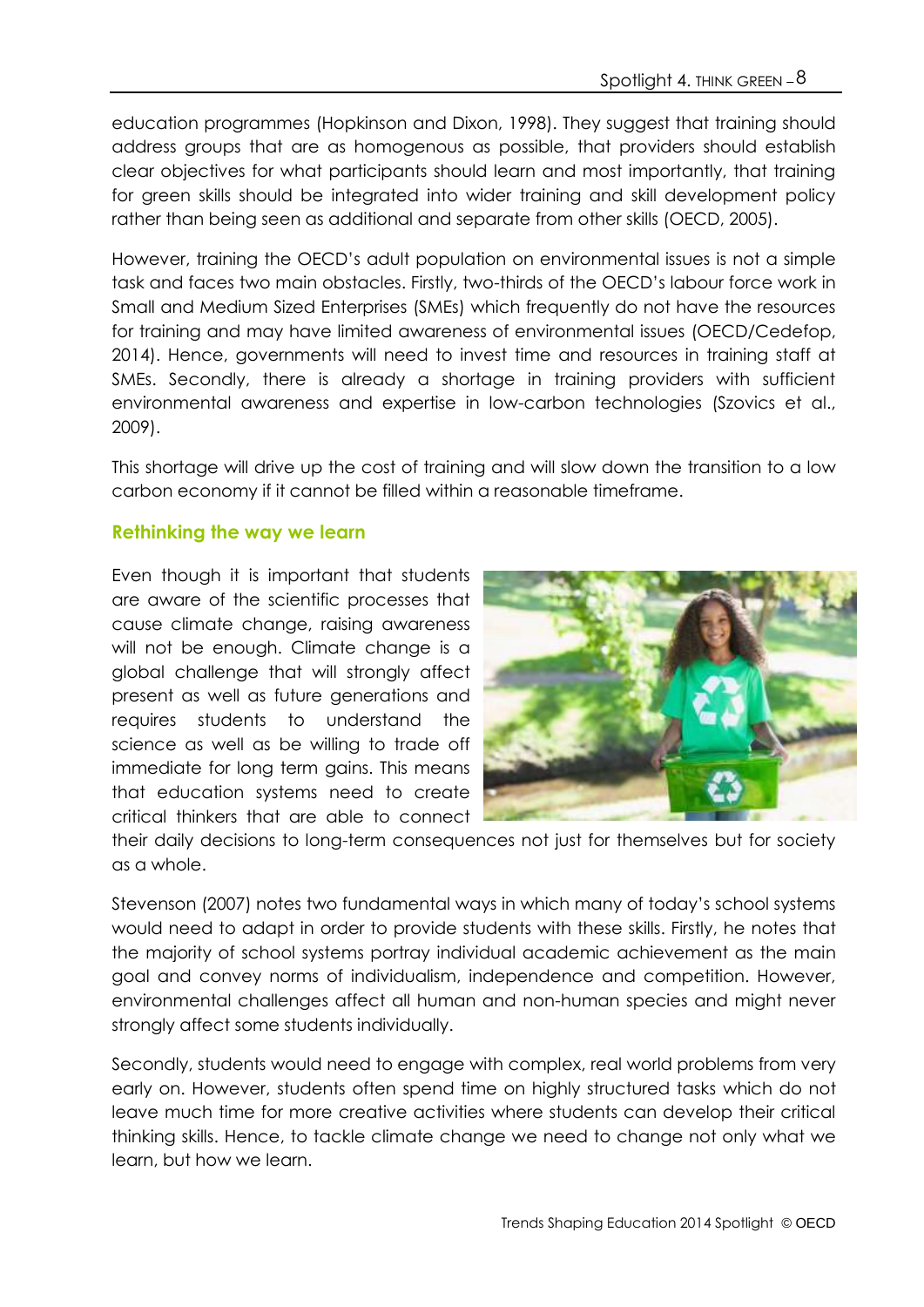#### **In sum**

Climate change poses one of the biggest challenges that has ever been faced by humankind and education plays a key role in tackling it. Schools and universities need to educate a new generation of students that think critically and have sufficient technical knowledge to assess environmental phenomena. Furthermore, education systems need to promote a sense of environmental awareness and must ensure that students are able to understand the strategic vision required to make longer term gains for future generations.

Even though education plays a crucial role in mitigating and adapting to climate change, simply changing our education systems will not be enough. Governments need to commit themselves to meeting emission targets and to create a system in which effective green innovations can be disseminated nationally and internationally. Responding to climate change will require an unprecedented need for international cooperation between governments, businesses and researchers. International and national actors as well as donor agencies also need to ensure that low income and BRIICS countries (Brazil, Russia, India, Indonesia, China and South Africa), who will be hit hardest by climate change, transition to a path of sustainable development.

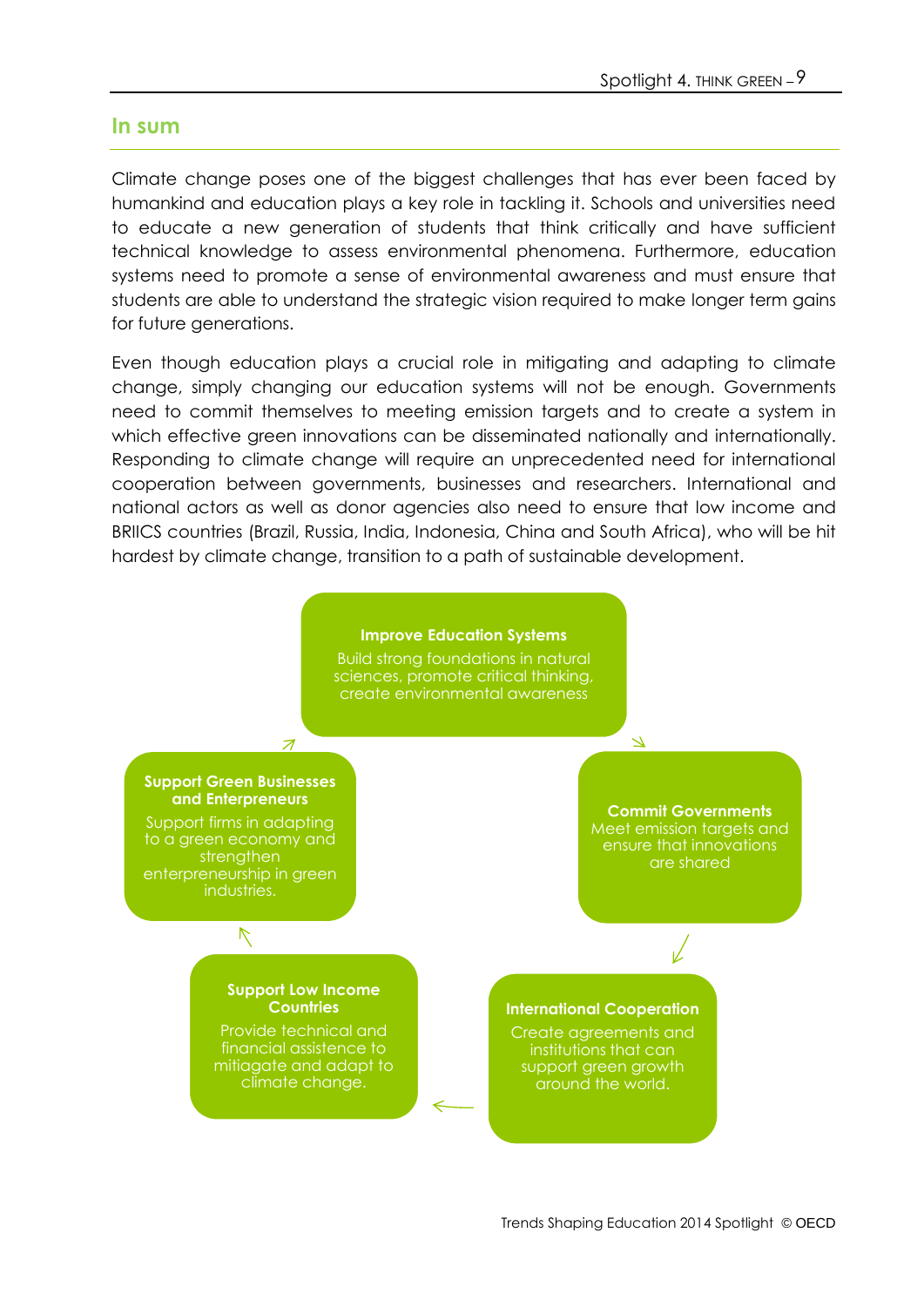## **References**

- Bowen, A., S. Fankhauser, N. Stern and D. Zenghelis (2009), "An outline of the case for 'green' stimulus", Grantham Research Institute on Climate Change and Environment, *Policy Brief*, February.
- Cedefop European Centre for the Development of Professional Training (2010), *Skills for Green Jobs: European Synthesis Report*, Study conducted jointly with the ILO (International Labour Organisation), Publication Office of the European Union, Luxembourg.
- Cedefop (2012), *Green Skills and Environmental Awareness in Vocational Education and Training*, European Commission, Luxembourg.
- Hopkinson, Peter, and Faith Dixon (1998). "*Environmental Training for Business"*
- ILO (2008), Green Jobs: Facts and Figures, [http://www.ilo.org/wcmsp5/groups/public/@dgreports/@dcomm/documents/publicatio](http://www.ilo.org/wcmsp5/groups/public/@dgreports/@dcomm/documents/publication/wcms_098484.pdf) [n/wcms\\_098484.pdf,](http://www.ilo.org/wcmsp5/groups/public/@dgreports/@dcomm/documents/publication/wcms_098484.pdf) (accessed 15 June 2014).
- ILO (2011a), *Skills and Occupational Needs in Renewable Energy*, International Labour Organization (ILO), Geneva.
- ILO (2013), Skills and Occupational Needs in Renewable Energy, [http://www.ilo.org/wcmsp5/groups/public/---ed\\_emp/--](http://www.ilo.org/wcmsp5/groups/public/---ed_emp/---ifp_skills/documents/publication/wcms_168354.pdf) [ifp\\_skills/documents/publication/wcms\\_168354.pdf,](http://www.ilo.org/wcmsp5/groups/public/---ed_emp/---ifp_skills/documents/publication/wcms_168354.pdf) (accessed 15 June 2014).
- Mora, Jose-Gines, V. Pavlakovich-Kochi and F. Marmalejo (2006), "Supporting the Contribution of Higher Education Institutions to Regional Development", Peer Review Report: Nuevo León, Mexico. Paris: OECD.
- OECD (2005), "Environment and the OECD Guidelines for Multinational Enterprises"'. [http://www.oecd.org/env/environmentandtheoecdguidelinesformultinationalenterprises](http://www.oecd.org/env/environmentandtheoecdguidelinesformultinationalenterprisescorporatetoolsandapproaches2005.htm) [corporatetoolsandapproaches2005.htm](http://www.oecd.org/env/environmentandtheoecdguidelinesformultinationalenterprisescorporatetoolsandapproaches2005.htm) (accessed June 10 2014).
- OECD (2008), "A profile of student performance in science", in *PISA 2006: Science Competencies for Tomorrow's World: Volume 1: Analysis*, OECD Publishing. http://dx.doi.org/10.1787/9789264040014-3-en.
- OECD (2009), "Green at Fifteen? How 15-year-olds perform in environmental science and geoscience in PISA", [http://www.oecd.org/edu/school/programmeforinternationalstudentassessmentpisa/gr](http://www.oecd.org/edu/school/programmeforinternationalstudentassessmentpisa/greenatfifteenhow15-year-oldsperforminenvironmentalscienceandgeoscienceinpisa.htm) [eenatfifteenhow15-year-oldsperforminenvironmentalscienceandgeoscienceinpisa.htm,](http://www.oecd.org/edu/school/programmeforinternationalstudentassessmentpisa/greenatfifteenhow15-year-oldsperforminenvironmentalscienceandgeoscienceinpisa.htm) (accessed 12 June 2014)
- OECD (2011a), *Fostering Innovation for Green Growth*, OECD Green Growth Studies, OECD Publishing. *<http://dx.doi.org/10.1787/9789264119925-en>*
- OECD (2011b), "*Report on the Gender Initiative: Gender Equality in Education, Employment and Entrepreneurship", http://www.oecd.org/education/48111145.pdf* (accessed June 20 2014)
- OECD (2012a), *OECD Employment Outlook 2012*, OECD Publishing. *http://dx.doi.org/10.1787/empl\_outlook-2012-en*
- OECD (2012b), Summary of Country Responses to the OECD Questionnaire on Green Jobs, Supporting Material for Chapter 4 of the *2012 OECD Employment Outlook*, OECD Publishing, Paris, available
- OECD (2012c), "The Jobs Potential of a Shift towards a Low-Carbon Economy", OECD Report prepared for the European Commission, DG Employment, Paris, available online at *www.oecd.org/dataoecd/61/8/50503551.pdf*.
- OECD (2012d), *OECD Environmental Outlook to 2050*, OECD Publishing. <http://dx.doi.org/10.1787/9789264122246-en>
- OECD (2013), Environment at a Glance 2013: OECD Indicators, OECD Publishing. <http://dx.doi.org/10.1787/9789264185715-en>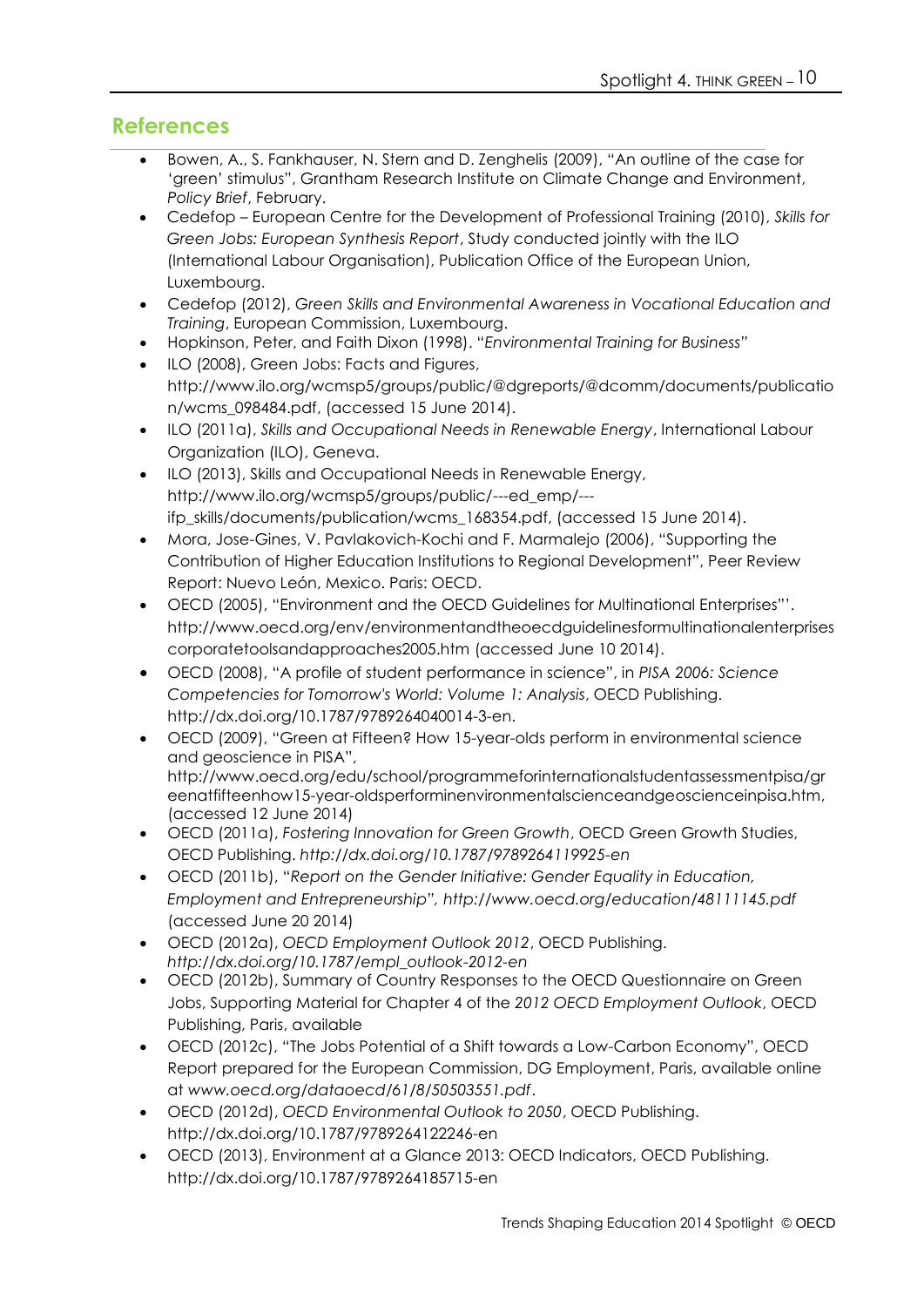- OECD/Cedefop (2014), *Greener Skills and Jobs,* OECD Green Growth Studies, OECD Publishing. *<http://dx.doi.org/10.1787/9789264208704-en>*online at *[www.oecd.org/employment/outlook](http://www.oecd.org/employment/outlook)*.
- Stern, N. H. (2007), *The economics of climate change: the Stern review*. Cambridge, UK, Cambridge University Press.
- Stevenson, R (2007), Schooling and environmental education: contradictions in purpose and practice, Environmental Education Research, *Vol. 13, No. 2, April 2007, pp. 139–153.*
- Szovics, P., M. Tessaring, C. Walmsley and J. McGrath (2009), "Future skill needs in the green economy", *Cedefop Research Paper*, Thessaloniki, Greece.
- UNESCO/UNEP (2011), "Climate Change for Starter's Guidebook", [http://unesdoc.unesco.org/images/0021/002111/211136e.pdf,](http://unesdoc.unesco.org/images/0021/002111/211136e.pdf) (accessed 11 June 2014)
- UNFCC (United Nations Framework Convention on Climate Change) (2014), Full Text of Convention, [https://unfccc.int/essential\\_background/convention/background/items/2536.php,](https://unfccc.int/essential_background/convention/background/items/2536.php)

(accessed 16 June 2014).